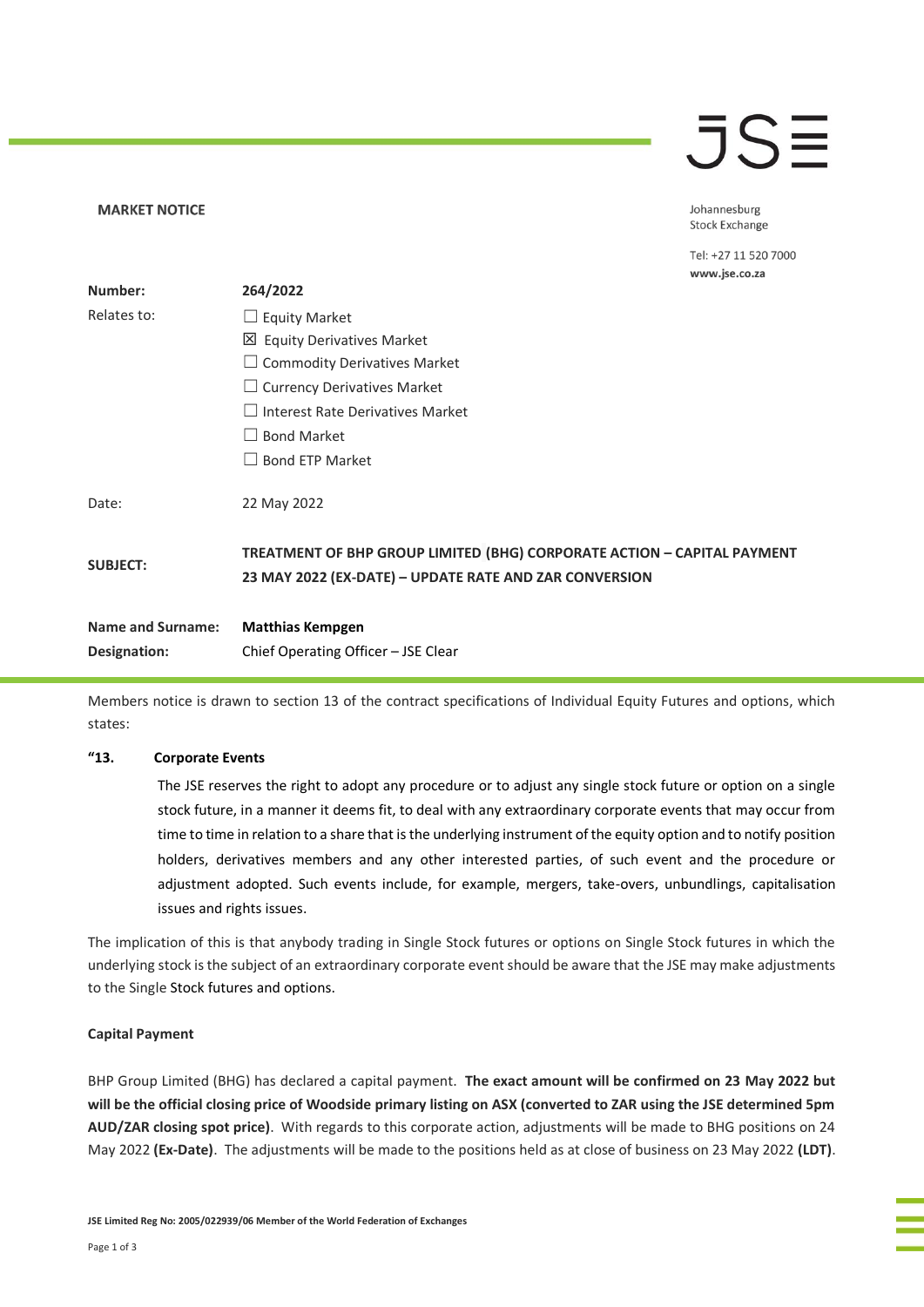# JSΞ

### **Please note**:

Adjustments will be made to all contracts where BHG is the underlying share. These contracts include:

| <b>Contract Code</b> | <b>JSE Instrument Type</b> |
|----------------------|----------------------------|
| 15JUN22 BHG CSH      | Single Stock               |
| 21JUL22 BHG CSH      | Single Stock               |
| 18AUG22 BHG CSH      | Single Stock               |
| 15SEP22 BHG CSH      | Single Stock               |
| 200CT22 BHG CSH      | Single Stock               |
| 17NOV22 BHG CSH      | Single Stock               |
| 15DEC22 BHG CSH      | Single Stock               |
| 19JAN23 BHG CSH      | Single Stock               |
| 16FEB23 BHG CSH      | Single Stock               |
| 16MAR23 BHG CSH      | Single Stock               |
| 15JUN22 BHG PHY      | Single Stock               |
| 21JUL22 BHG PHY      | Single Stock               |
| 18AUG22 BHG PHY      | Single Stock               |
| 15SEP22 BHG PHY      | Single Stock               |
| 20OCT22 BHG PHY      | Single Stock               |
| 17NOV22 BHG PHY      | Single Stock               |
| 15DEC22 BHG PHY      | Single Stock               |
| 19JAN23 BHG PHY      | Single Stock               |
| 16FEB23 BHG PHY      | Single Stock               |
| 16MAR23 BHG PHY      | Single Stock               |
| 15JUN22 BHG PHY DN   | Dividend Neutral           |
| 21JUL22 BHG PHY DN   | Dividend Neutral           |
| 18AUG22 BHG PHY DN   | Dividend Neutral           |
| 15SEP22 BHG PHY DN   | Dividend Neutral           |
| 200CT22 BHG PHY DN   | Dividend Neutral           |
| 17NOV22 BHG PHY DN   | Dividend Neutral           |
| 15DEC22 BHG PHY DN   | Dividend Neutral           |
| 19JAN23 BHG PHY DN   | Dividend Neutral           |
| 16FEB23 BHG PHY DN   | Dividend Neutral           |
| 16MAR23 BHG PHY DN   | Dividend Neutral           |
| 20APR23 BHG PHY DN   | Dividend Neutral           |
| 15JUN22 BHG CSH DN   | Dividend Neutral           |
| 15SEP22 BHG CSH DN   | Dividend Neutral           |
| 15DEC22 BHG CSH DN   | Dividend Neutral           |
| 16MAR23 BHG CSH DN   | Dividend Neutral           |
| 20APR23 BHG CSH      | Single Stock               |